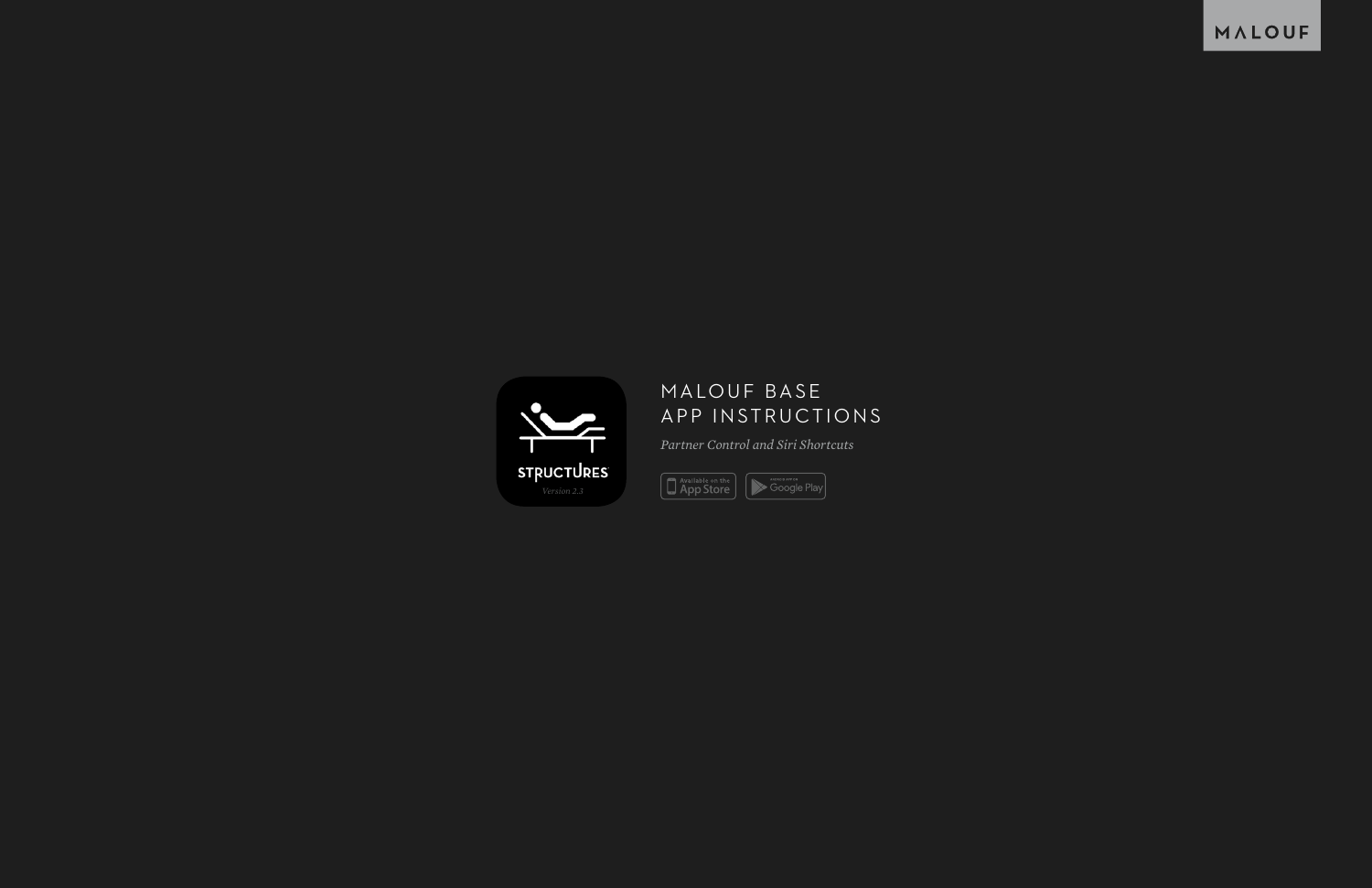1. Enable Bluetooth<sup>®</sup> on your mobile device and open the Malouf Base app. If you need to download the app, visit the Google Play Store on your Android device or the App Store on your iOS device.



## PARTNER CONTROL

*Android and iOS*

2. From the settings menu, select the base model (E450, M550, S750) under "Add New Base" and tap "Scan." Then select the appropriate base under "My Bases." Once connected, a check mark will appear next to the name of the base.



- 3. Make sure "Partner" is selected under "Bed Base Details." If your partner's base is set as "Primary," select their base under "My Bases" and tap "Partner" under "Bed Base Details." Then select "Ok" to override the previously set base.
- 
- 



4. Rename your partner's base so it's easier to switch between and control each base.

5. Tap the gear in the top-right corner to exit the settings menu. Then test the connection by pressing any button on the Malouf Base app.